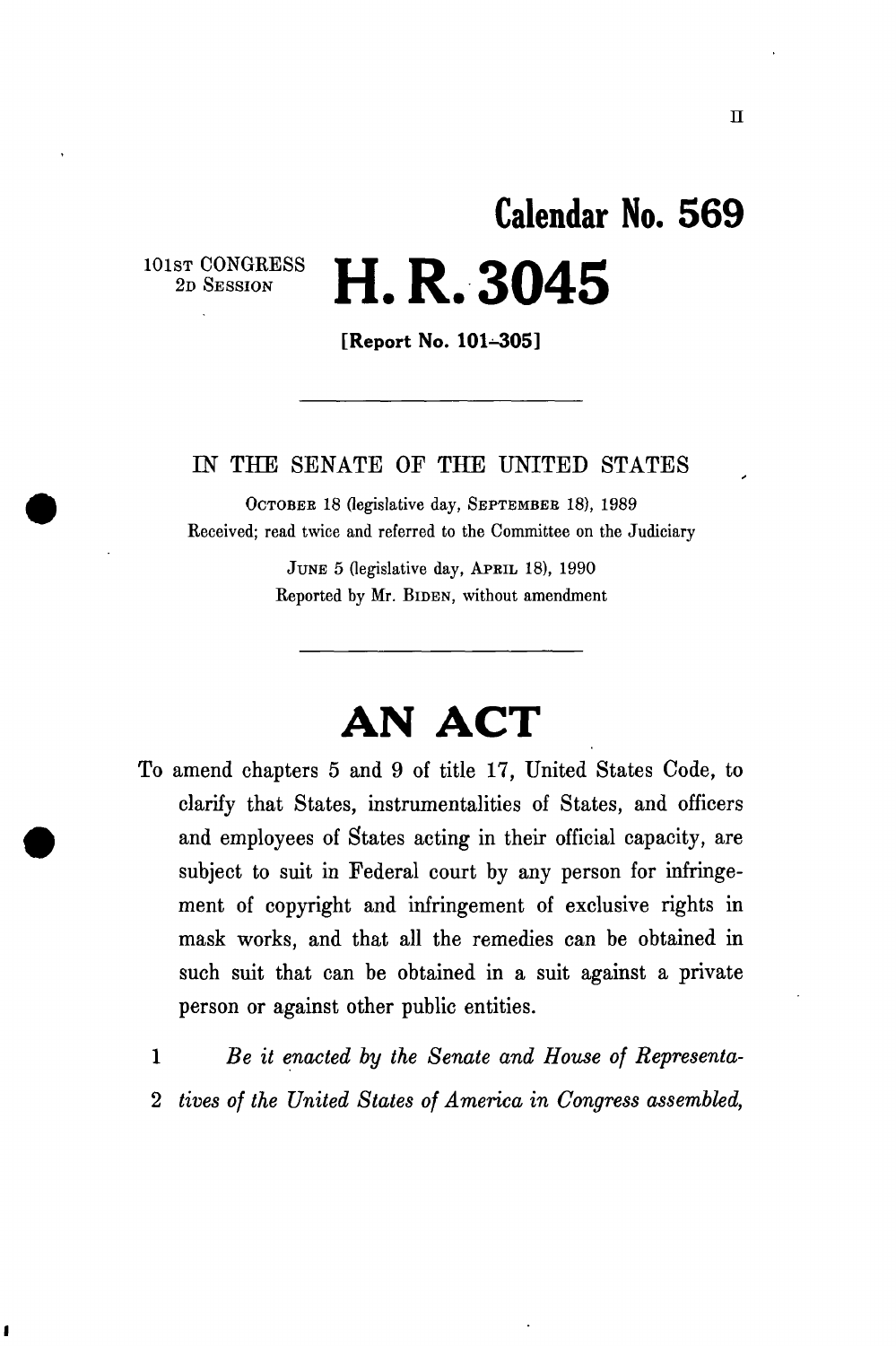**1 SECTION 1. SHORT TITLE.** 

2 This Act may be cited as the "Copyright Eemedy 3 Clarification Act".

**4 SEC. 2. LIABILITY OF STATES, INSTRUMENTALITIES OF 5 STATES, AND STATE OFFICIALS FOR INFRINGE-6 MENT OF COPYRIGHT AND EXCLUSIVE RIGHTS 7 IN MASK WORKS.** 

8 (a) COPYRIGHT INFRINGEMENT.—(1) Section 501(a) of 9 title 17, United States Code, is amended by adding at the end 10 the following: "As used in this subsection, the term 'anyone' 11 includes any State, any instrumentality of a State, and any 12 officer or employee of a State or instrumentality of a State 13 acting in his or her official capacity. Any State, and any such 14 instrumentality, officer, or employee, shall be subject to the 15 provisions of this title in the same manner and to the same 16 extent as any nongovernmental entity.".

¢

17 (2) Chapter 5 of title 17, United States Code, is amend-18 ed by adding at the end the following new section:

19 "§ 511. Liability of States, instrumentalities of States, and 20 State officials for infringement of copyright

21 "(a) IN GENERAL.—Any State, any instrumentality of a 22 State, and any officer or employee of a State or instrumental-23 ity of a State acting in his or her official capacity, shall hot be 24 immune, under the Eleventh Amendment of the Constitution 25 of the United States or under any other doctrine of sovereign 26 immunity, from suit in Federal court by any person, including HR 3045 RS

2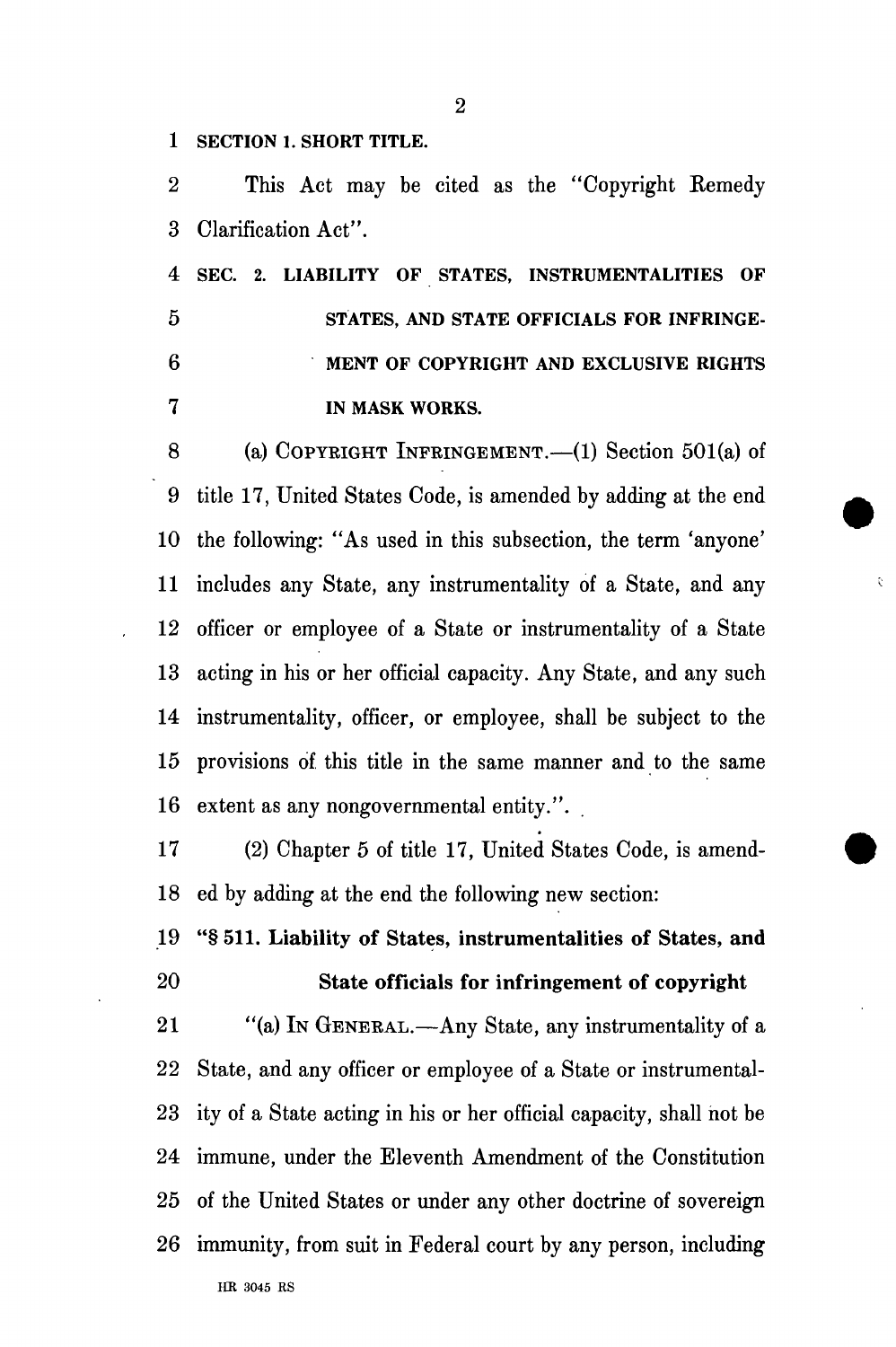1 any governmental or nongovernmental entity, for a violation 2 of any of the exclusive rights of a copyright owner provided 3 by sections 106 through 119, for importing copies of phono-4 records in violation of section 602, or for any other violation 5 under this title.

6 "(b) REMEDIES.—In a suit described in subsection (a) 7 for a violation described in that subsection, remedies (includ-8 ing remedies both at law and in equity) are available for the 9 violation to the same extent as such remedies are available 10 for such a violation in a suit against any public or private 11 entity other than a State, instrumentality of a State, or offi-12 cer or employee of a State acting in his or her official 13 capacity. Such remedies include impounding and disposition 14 of infringing articles under section 503, actual damages and 15 profits and statutory damages under section 504, costs and 16 attorney's fees under section 505, and the remedies provided 17 in section 510.".

18 (3) The table of sections at the beginning of chapter 5 of 19 title 17, United States Code, is amended by adding at the end 20 the following new item:

21 (b) INFRINGEMENT OF EXCLUSIVE RIGHTS IN MASK 22 WORKS.—(1) Section 910(a) of title 17, United States Code, 23 is amended by adding at the end the following: "As used in 24 this subsection, the term 'any person' includes any State, any

<sup>&</sup>quot;Sec. 511. Liability of States, instrumentalities of States, and State officials for infringement of copyright.".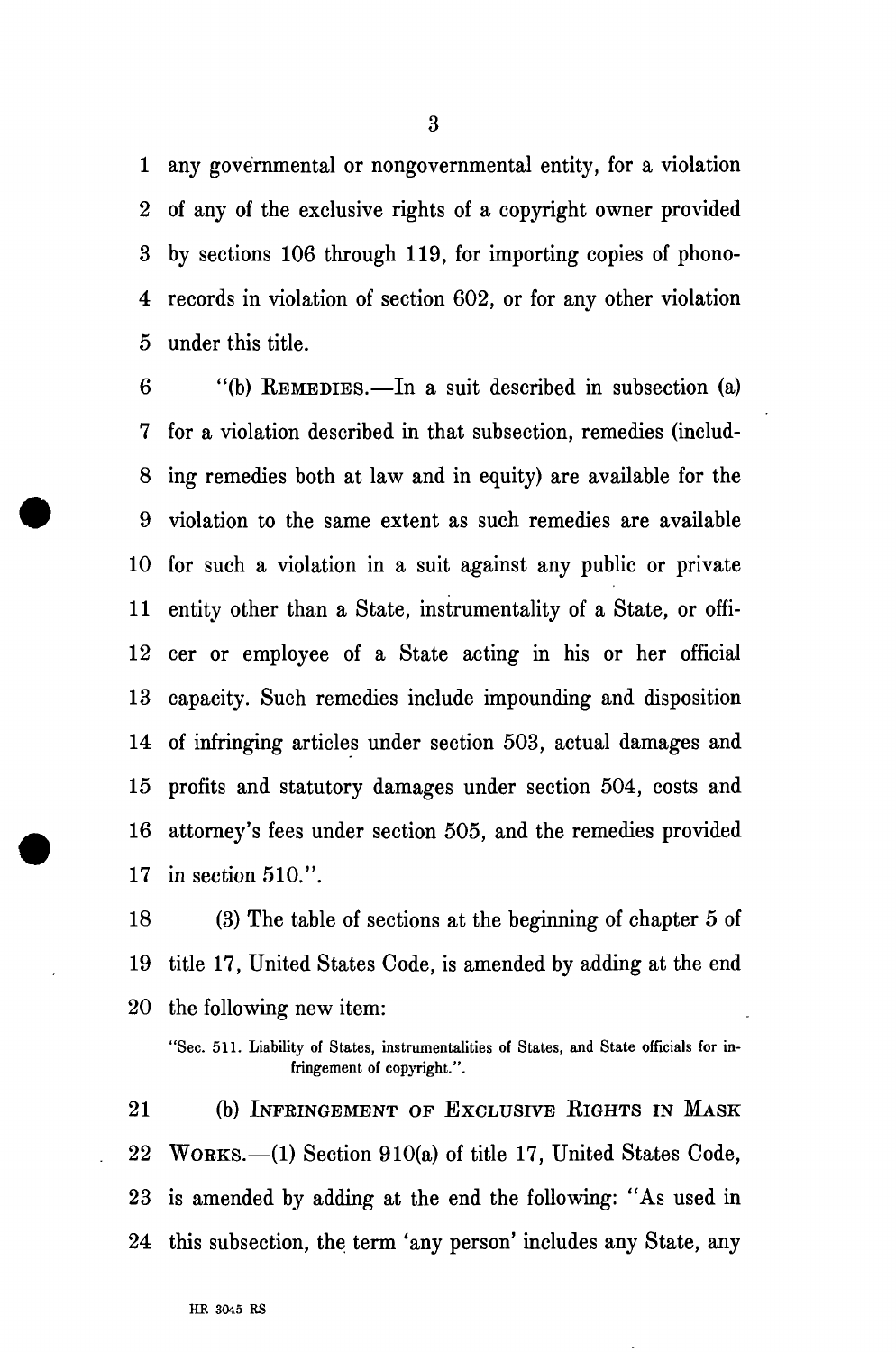1 instrumentality of a State, and any officer or employee of a 2 State or instrumentality of a State acting in his or her official 3 capacity. Any State, and any such instrumentality, officer, or 4 employee, shall be subject to the provisions of this chapter in 5 the same manner and to the same extent as any nongovern-6 mental entity.".

7 (2) Section 911 of title 17, United States Code, is 8 amended by adding at the end the following new subsection: 9 "(g)(1) Any State, any instrumentality of a State, and 10 any officer or employee of a State or instrumentality of a 11 State acting in his or her capacity, shall not be immune, 12 under the Eleventh Amendment of the Constitution of the 13 United States or under any other doctrine of sovereign immu-14 nity, from suit in Federal court by any person, including any 15 governmental or nongovernmental entity, for a violation of 16 any of the exclusive rights of the owner of a mask work 17 under this chapter, or for any other violation under this 18 chapter.

19 "(2) In a suit described in paragraph (1) for a violation 20 described in that paragraph, remedies (including remedies 21 both at law and in equity) are available for the violation to 22 the same extent as such remedies are available for such a 23 violation in a suit against any public or private entity other 24 than a State, instrumentality of a State, or officer or employ-25 ee of a State acting in his or her official capacity. Such reme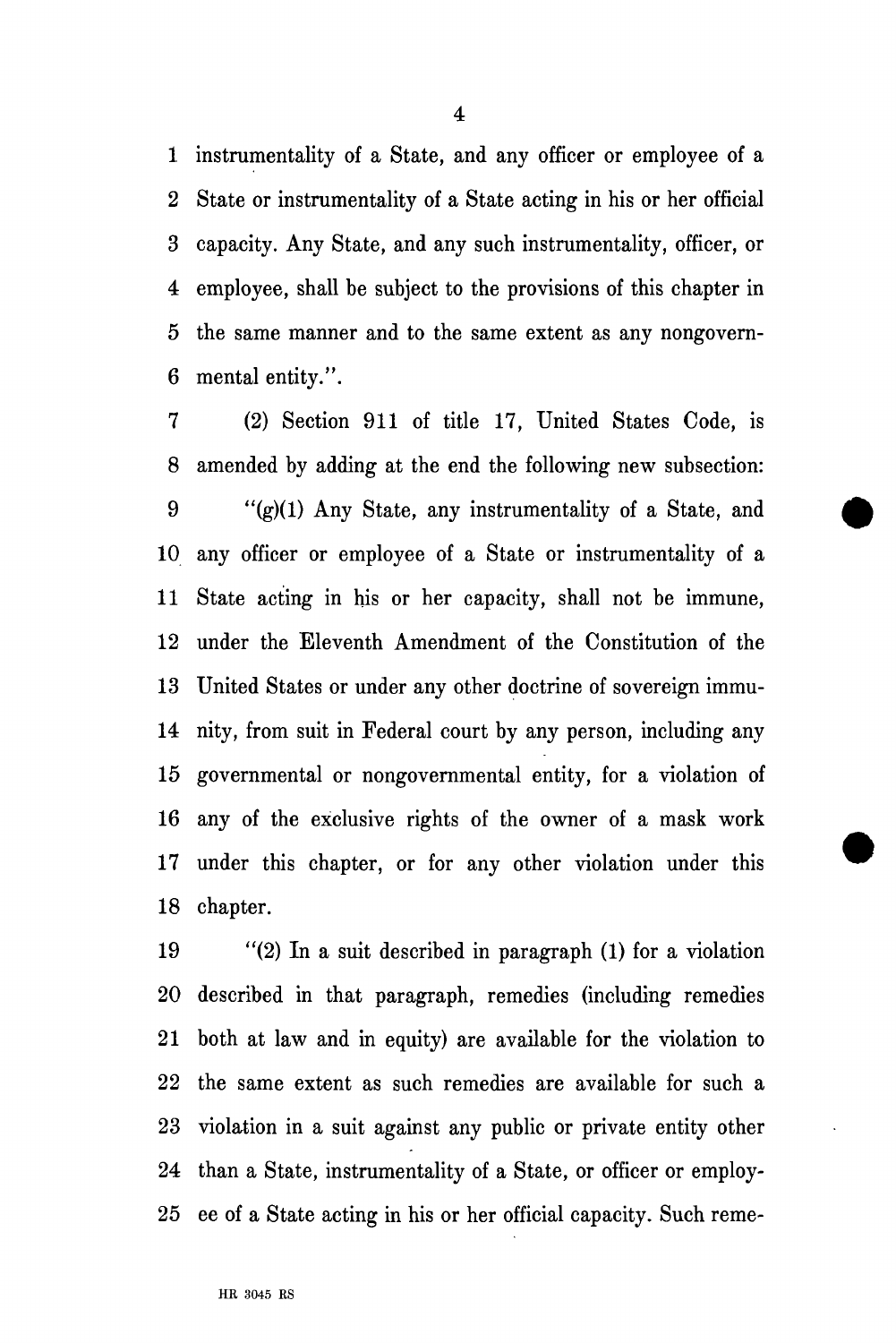1 dies include actual damages and profits under subsection (b), 2 statutory damages under subsection (c), impounding and dis-3 position of infringing articles under subsection (e), and costs 4 and attorney's fees under subsection (f).".

5 SEC. 3. EFFECTIVE DATE.

6 The amendments made by this Act shall take effect with 7 respect to violations that occur on or after the date of the 8 enactment of this Act.